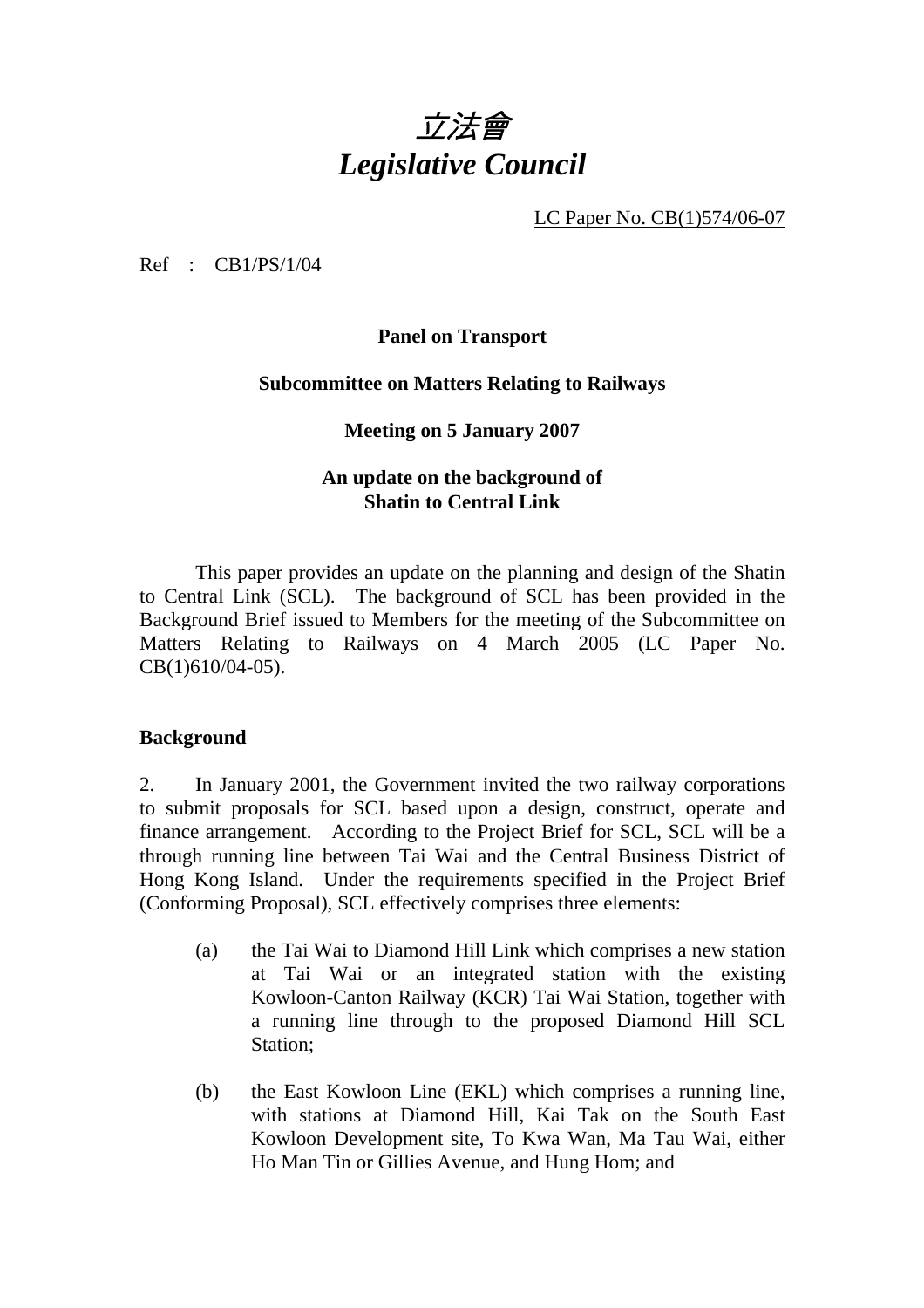(c) the Fourth Rail Harbour Crossing (FHC) which comprises a running line crossing Victoria Habour with new stations at Exhibition, Admiralty and Central West.

3. Having regard to the technical and financial merits of the two Conforming Proposals submitted by the two railway corporations, the Government announced the award of SCL to the Kowloon-Canton Railway Corporation (KCRC) on 25 June 2002. Details of the technical and financial assessments of the Conforming Proposals are set out in the Legislative Council Brief issued by the Administration under File Ref. TBCR 10/1016/99.

# **Scheme design development for SCL**

# Original proposal

4. Under the provision in the Project Brief, the awardee is allowed to propose changes or additional details to arrive at the Final Scheme for the SCL. In August 2002, KCRC proposed a revised scheme as follows:

- (a) The alignment would follow essentially that outlined in the SCL Project Brief comprising ten stations viz. Tai Wai, Diamond Hill, Kai Tak, To Kwa Wan, Ma Tau Wai, Ho Man Tin or Gillies Avenue, Hung Hom, Exhibition, Admiralty and Central West;
- (b) KCRC proposed to add a new station at Tsz Wan Shan;
- (c) KCRC proposed to build an automated people mover system (APM) linking the Hung Hom Station to the Whampoa area; and
- (d) KCRC proposed to make provision for a future station at Hin Keng.

KCRC had since then made further refinements to improve its proposed SCL scheme.

#### Preferred scheme

5. On 16 February 2004, KCRC presented its Preferred Scheme on SCL which adopted the East Rail (ER) across the harbour option. The railway line would consist of a north-south railway from Lo Wu to Central by extending ER across the harbour; and an extension of the Ma On Shan Rail from Tai Wai to Hung Hom Mass Transportation Centre via EKL to serve the population in the southeast Kowloon.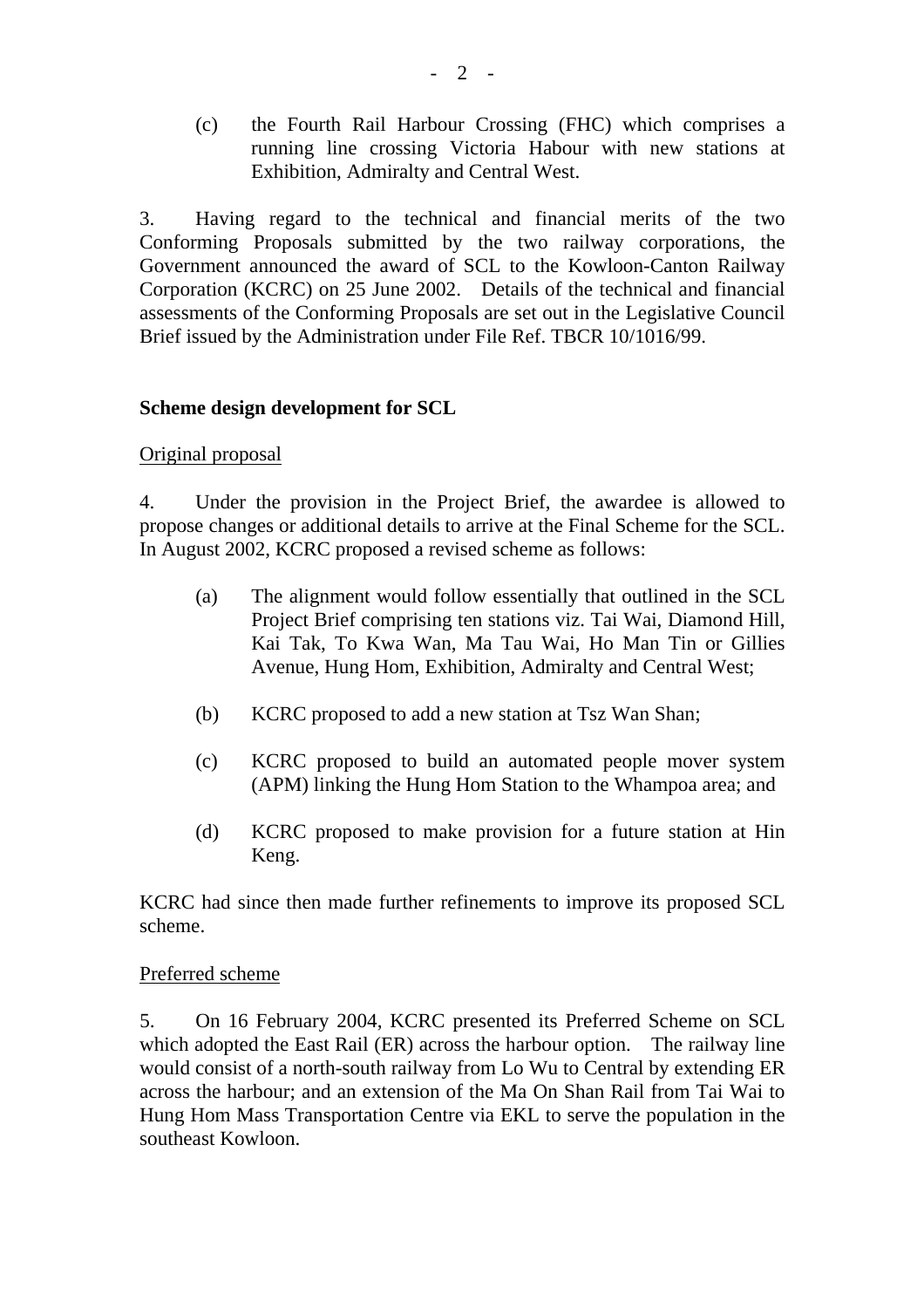6. Major developments in relation to the Preferred Scheme are summarized as follows:

- (a) For ER, the existing 12-car trains would be modified to 9-car trains with an enhanced signalling system to increase the maximum hourly train frequency from 27 trains to an ultimate of 34 trains during peak hours.
- (b) Instead of providing an underground Tsz Wan Shan Station, a dedicated above ground APM link would be provided between Diamond Hill Station and Tsz Wan Shan area.
- (c) Due to passenger safety, site and engineering constraints, To Kwa Wan Station would be combined with Mau Tau Wai Station.
- (d) The provision of APM for the Whampoa area would depend on the Government's decision on whether it would accept MTR Corporation Limited (MTRCL)'s proposal to extend the Kwun Tong Line to Whampoa.
- (e) Planning would be made for the construction of a new Causeway Bay North Station along Gloucester Road to serve the busy commercial and shopping centre.
- (f) Instead of providing a station at the Tamar site, the Admiralty East Station would be constructed to the east of the MTR Admiralty Station.
- (g) Instead of providing a station in Central West, consideration was being given to constructing a Central South Station at the south of Upper Albert Road.
- (h) Implementation of the Preferred Scheme would be fully funded by the Corporation with no need for financial support from the Government.

Draft final proposal

7. In September 2004, KCRC submitted to the Government a draft Final Proposal (DFP) for the SCL setting out how the SCL would be delivered on a standalone basis (**Annex A**). The DFP is substantially the same as the Preferred Scheme and the two major changes are:

(a) the proposed alignment of FHC has been shifted slightly westwards to avoid the provision of a ventilation building on the waterfront in order to reduce the visual impact; and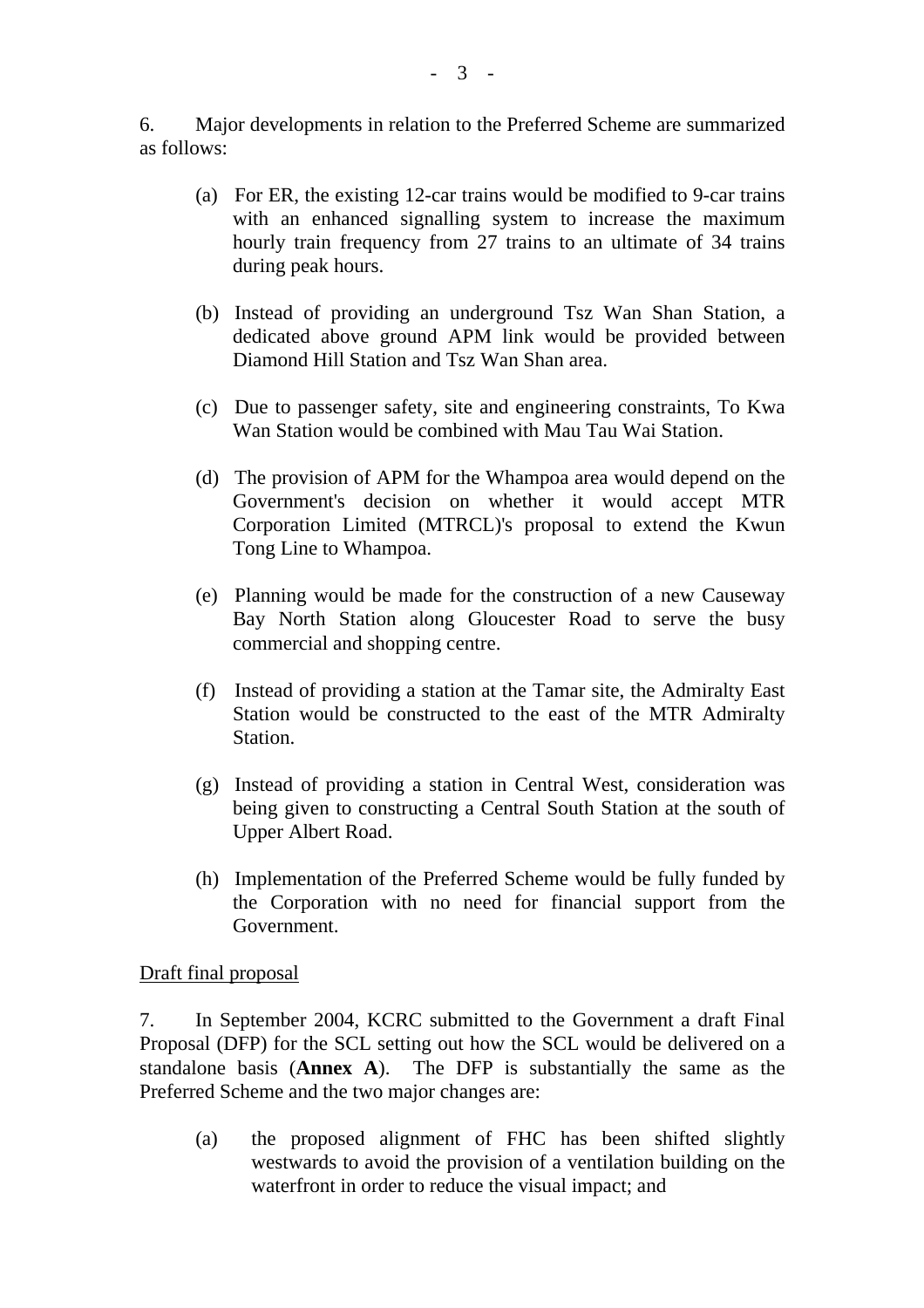(b) the size of the proposed SCL depot at Kai Tak has been substantially reduced.

8. In October 2006, the Administration advised the Panel on Planning, Lands and Works that during the consultation on the Kai Tak Planning Review, there were strong objections from the local community regarding the proposed at-grade train depot at Kai Tak which might have land use and environmental implications. The Administration had been requested to discuss with KCRC on possible relocation of the train depot.

# **Rail Merger**

9. Alongside with the planning for SCL, the Government invited MTRCL and KCRC to discuss the possible merger of the two railway corporations in February 2004. One of the key issues for their merger discussion is the early resolution of the interchange arrangements for SCL. MTRCL and KCRC submitted a Joint Merger Report to the Government on 16 September 2004.

10. On 11 April 2006, the Government announced that it had reached an understanding with MTRCL on the structure and terms of the merger. The Government has entered into a non-binding Memorandum of Understanding with MTRCL on this basis.

11. Under the rail merger proposal, Government would have the right in future to determine whether the "ownership approach" (under which the post-merger Corporation (MergeCo) would fund, construct and operate the new railway) or the "concession approach" (under which Government would fund the construction of the new railway and MergeCo would be granted a service concession to operate the new railway based on financial terms to be determined according to a pre-agreed mechanism) should be adopted for individual new railway projects which are not natural MTR-extension projects.

12. The proposed SCL scheme in the context of the rail merger would provide for fully integrated interchange stations and interchanging passengers would not be required to pay any second boarding charge. The Government is discussing with MTRCL on the funding and implementation details of the SCL.

13. A list of relevant papers is in **Annex B**.

Council Business Division 1 Legislative Council Secretariat 29 December 2006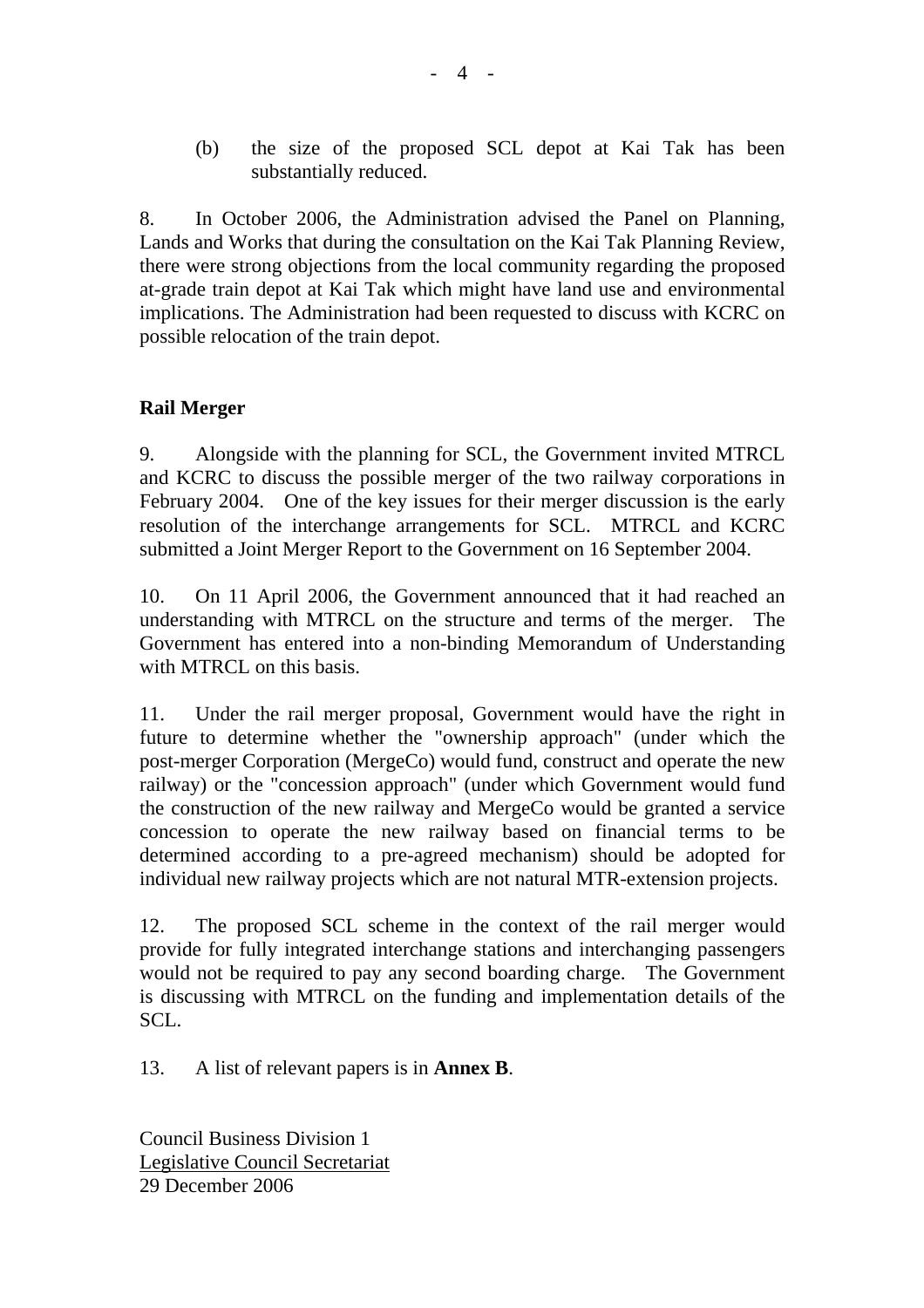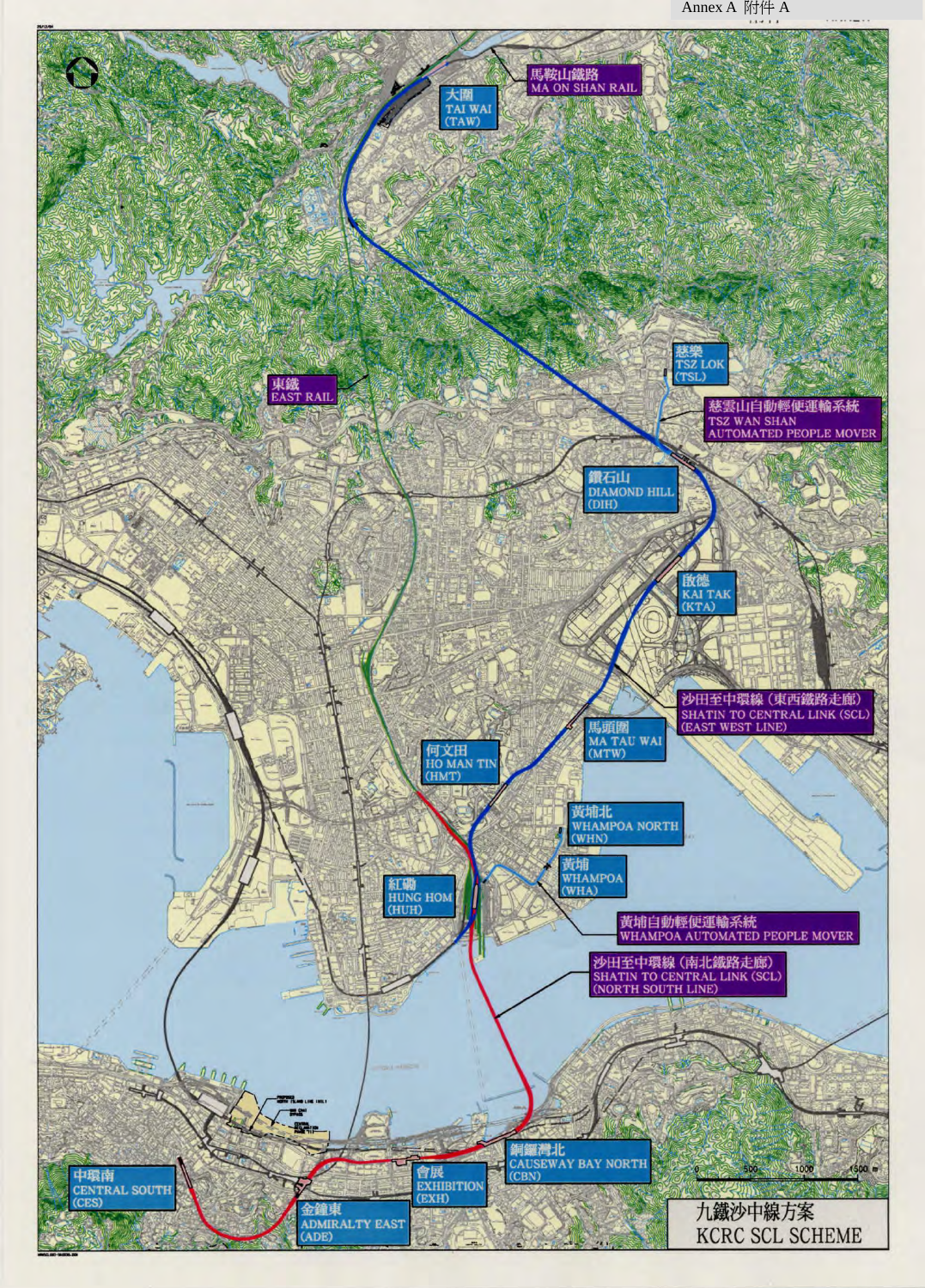#### **Annex B**

### **Shatin to Central Link**

| Date of<br>meeting | <b>Meeting</b>                                                         | <b>Minutes/Paper</b>                                                                                                                                                  | LC Paper No.                                                                                                               |
|--------------------|------------------------------------------------------------------------|-----------------------------------------------------------------------------------------------------------------------------------------------------------------------|----------------------------------------------------------------------------------------------------------------------------|
| 31.5.00            | Council meeting                                                        | Hon Andrew CHENG raised a<br>question on Sha Tin - Central<br>Rail Corridor                                                                                           | Hansard<br>http://www.legco.gov.hk/yr99-00/engli<br>sh/counmtg/agenda/ord3105.htm#q 6                                      |
| 6.12.00            | Council meeting                                                        | A motion moved by Hon LAU<br>Chin-shek's motion as amended<br>by Hon LAU Kong-wah and<br>Dr Hon TANG Siu-tong on<br>railway development strategy<br>was passed        | Hansard<br>http://www.legco.gov.hk/yr00-01/engli<br>sh/counmtg/agenda/cmtg0612.htm#m_<br>$\overline{2}$                    |
| 14.3.01            | Council meeting                                                        | Hon LAU Kong-wah raised a<br>question on early completion of<br>Rail Link from Sha Tin to<br>Central                                                                  | Hansard<br>http://www.legco.gov.hk/yr00-01/engli<br>$sh$ /counmtg/agenda/cmtg1403.htm#q 1<br>$\overline{2}$                |
| 6.12.01            | Subcommittee on<br>matters relating to<br>railways<br>(SC on railways) | Minutes of the meeting                                                                                                                                                | CB(1)1022/01-02<br>http://www.legco.gov.hk/yr01-02/engli<br>$sh/panels/tp/tp rdp/minutes/rd011206.p$<br>df                 |
|                    |                                                                        | Administration's<br>progress<br>report informing Members of the<br>latest situation regarding the<br>bidding of the Shatin to Central<br>Link (SCL)                   | $CB(1)472/01-02(03)$<br>http://www.legco.gov.hk/yr01-02/engli<br>sh/panels/tp/tp_rdp/papers/tp_rdp1206c<br>$b1-472-3e.pdf$ |
|                    |                                                                        | Background<br><b>SCL</b><br>brief<br>on<br>prepared by the Secretariat                                                                                                | CB(1)466/01-02<br>http://www.legco.gov.hk/yr01-02/engli<br>sh/panels/tp/tp rdp/paper/tp rdp1206c<br>b1-466-e.pdf           |
| 27.6.02            | SC on railways                                                         | Legislative Council Brief on the<br>decision of the Chief Executive<br>in Council that the<br>SCL should be<br>awarded to<br>Kowloon-Canton<br>Railway<br>Corporation | TBCR 10/1016/99<br>http://www.legco.gov.hk/yr01-02/engli<br>sh/panels/tp/tp_rdp/papers/tbcr_10_101<br>6 99.pdf             |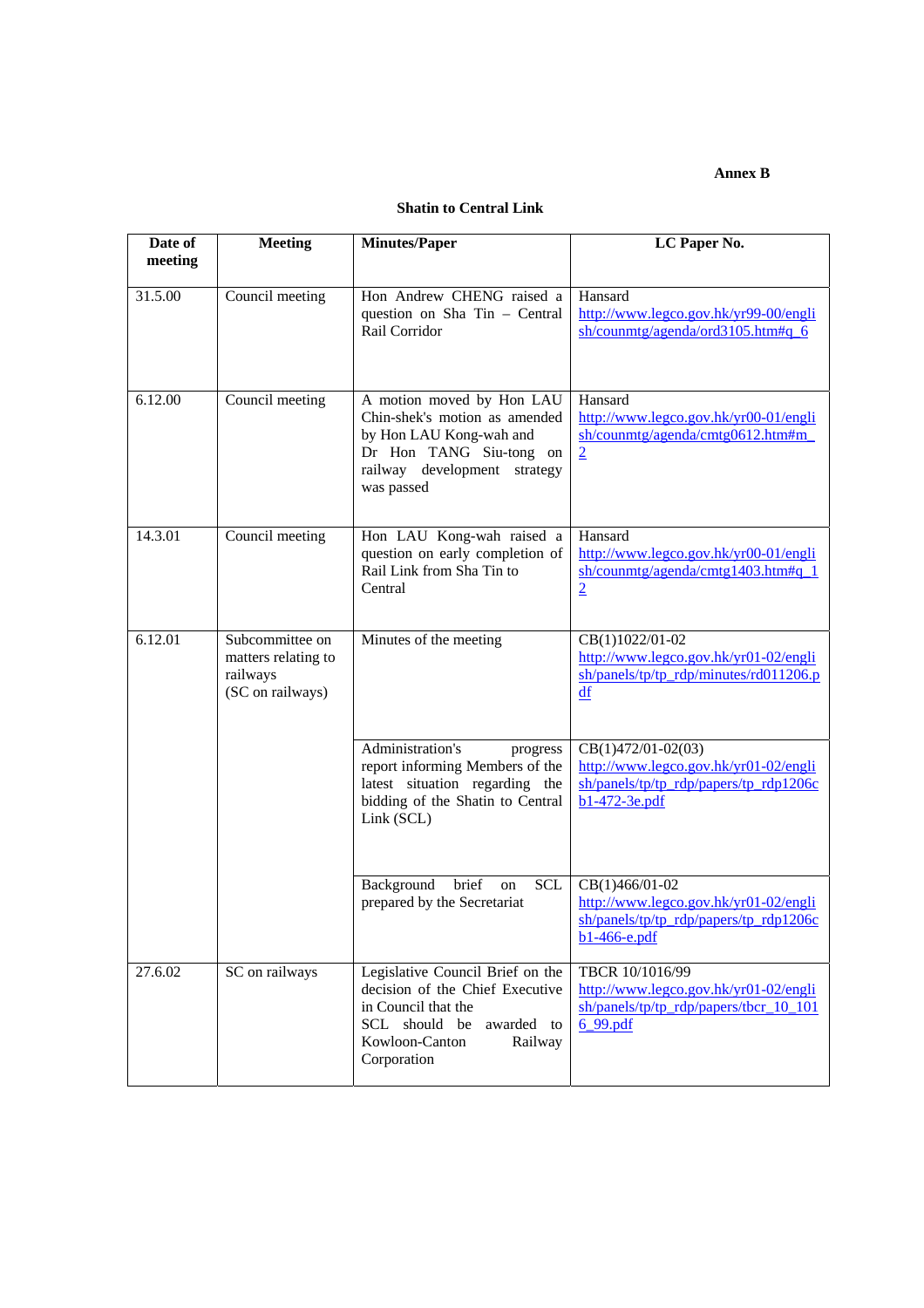| Date of<br>meeting | <b>Meeting</b>                      | <b>Minutes/Paper</b>                                                                                                                                                                                                                                                   | LC Paper No.                                                                                                                                                         |
|--------------------|-------------------------------------|------------------------------------------------------------------------------------------------------------------------------------------------------------------------------------------------------------------------------------------------------------------------|----------------------------------------------------------------------------------------------------------------------------------------------------------------------|
| 10.7.02            | Council meeting                     | Hon Fred LI raised a question on<br>railway alignment of the SCL                                                                                                                                                                                                       | Hansard<br>http://www.legco.gov.hk/yr01-02/engli<br>sh/counmtg/agenda/cmtg0710.htm#q 1<br>$\boldsymbol{6}$                                                           |
| 27.9.02            | SC on railways                      | Administration's report on the<br>latest progress regarding<br>the<br><b>SCL</b>                                                                                                                                                                                       | CB(1)2556/01-02(01)<br>http://www.legco.gov.hk/yr01-02/engli<br>sh/panels/tp/tp rdp/papers/tp rdp0927c<br>b1-2556-1e.pdf                                             |
| 26.2.03            | Council meeting                     | Hon Abraham SHEK raised a<br>question on selection of railway<br>corporation to operate the new<br><b>SCL</b>                                                                                                                                                          | Hansard<br>http://www.legco.gov.hk/yr02-03/engli<br>sh/counmtg/agenda/cmtg0226.htm#q_2                                                                               |
| 7.5.03             | <b>Public Works</b><br>Subcommittee | Minutes of the meeting                                                                                                                                                                                                                                                 | PWSC126/02-03<br>http://www.legco.gov.hk/yr02-03/engli<br>sh/fc/pwsc/minutes/pw030507.pdf                                                                            |
|                    |                                     | Funding proposal on Central<br>Government Complex (CGC),<br>Legislative Council Complex<br>(LCC), exhibition gallery and<br>civic place at Tamar, Central and<br>planning<br>and<br>Infrastructure<br>Exhibition Gallery at Tamar -<br>exhibits design and fabrication | PWSC(2003-04)16<br>http://www.legco.gov.hk/yr02-03/engli<br>sh/fc/pwsc/papers/p03-16e.pdf                                                                            |
| 18.7.03            | SC on railways                      | Tamar Development and public<br>transport services                                                                                                                                                                                                                     | $CB(1)1741/02-03(01)$<br>http://www.legco.gov.hk/yr02-03/engli<br>sh/panels/tp/papers/tpcb1-1741-1e.pdf                                                              |
|                    |                                     | information<br>Further<br>the<br>on<br>allow for any railway station or<br>tunnel directly underneath the<br>new CGC and the LCC at Tamar<br>the<br>planning<br>and<br>on<br>implementation of the SCL, and<br>financial<br>the<br>resulting<br>implication            | $CB(1)2209/02-03(01)$<br>implication of the decision not to $\int$ http://www.legco.gov.hk/yr02-03/engli<br>sh/panels/tp/tp rdp/papers/tp rdp0718c<br>b1-2209-1e.pdf |
| 29.9.03            | SC on railways                      | Minutes of the meeting                                                                                                                                                                                                                                                 | CB(1)228/02-03<br>http://www.legco.gov.hk/yr02-03/engli<br>sh/panels/tp/tp_rdp/minutes/rd030929.p<br>$\mathbf{d}\mathbf{f}$                                          |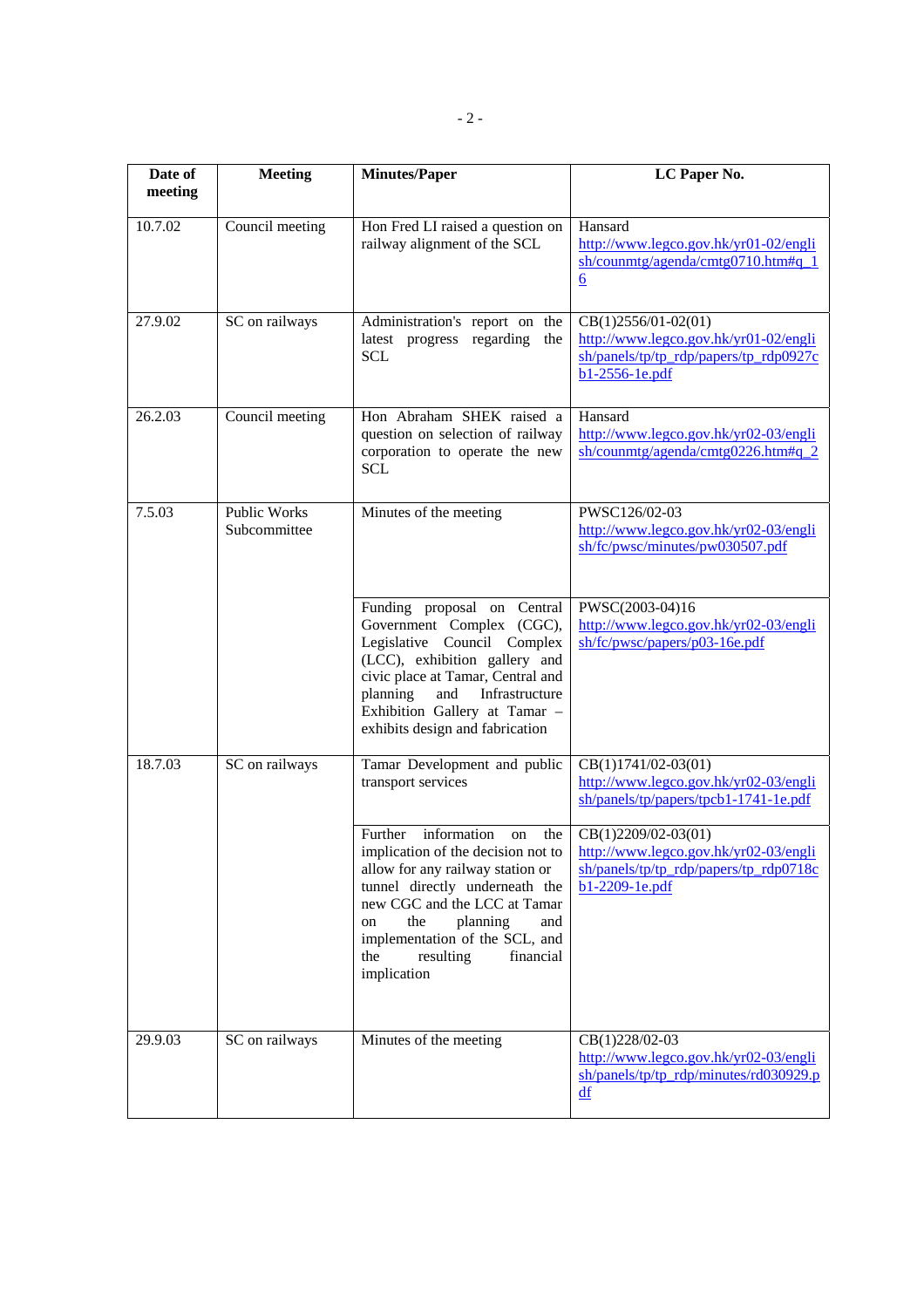| Date of<br>meeting          | <b>Meeting</b> | <b>Minutes/Paper</b>                                                                                                                                                                                                          | LC Paper No.                                                                                                                     |
|-----------------------------|----------------|-------------------------------------------------------------------------------------------------------------------------------------------------------------------------------------------------------------------------------|----------------------------------------------------------------------------------------------------------------------------------|
|                             |                | Administration's paper providing<br>Members with the latest update<br>on the SCL and addresses the<br>enquiries raised by Members at<br>the meeting on 1 August 2003                                                          | $CB(1)2493/02-03(01)$<br>http://www.legco.gov.hk/yr02-03/engli<br>$sh$ /panels/tp/tp rdp/papers/tp rdp0929 $c$<br>b1-2493-1e.pdf |
|                             |                | Background brief on SCL                                                                                                                                                                                                       | CB(1)2490/02-03<br>http://www.legco.gov.hk/yr02-03/engli<br>$sh/panels/tp/tp rdp/paners/tp rdp0929c$<br>b1-2490-e.pdf            |
| 18.2.04                     | <b>PWSC</b>    | Minutes of the meeting                                                                                                                                                                                                        | PWSC52/03-04<br>http://www.legco.gov.hk/yr03-04/engli<br>sh/fc/pwsc/minutes/pw040218.pdf                                         |
|                             |                | Funding<br>proposal<br>for<br>site<br>preparation and infrastructure<br>works in the north apron area of<br>the former Kai Tak Airport<br>including the site for future<br>developments<br>of<br><b>SCL</b><br>the<br>railway | PWSC(2003-04)66<br>http://www.legco.gov.hk/yr03-04/engli<br>sh/fc/pwsc/papers/p03-66e.pdf                                        |
| 16.2.04<br>7.5.04<br>3.6.04 | SC on railways | Minutes of meeting on 16.2.04                                                                                                                                                                                                 | CB(1)1546/03-04<br>http://www.legco.gov.hk/yr03-04/engli<br>$sh$ /panels/tp/tp rdp/minutes/rd040216.p<br>df                      |
|                             |                | Minutes of meeting on 7.5.04                                                                                                                                                                                                  | CB(1)2080/03-04<br>http://www.legco.gov.hk/yr03-04/engli<br>$sh$ /panels/tp/tp rdp/minutes/rd040507.p<br>df                      |
|                             |                | Minutes of meeting on 3.6.04                                                                                                                                                                                                  | CB(1)2442/03-04<br>http://www.legco.gov.hk/yr03-04/engli<br>$sh$ /panels/tp/tp rdp/minutes/rd040603.p<br>df                      |
|                             |                | Progress update on SCL                                                                                                                                                                                                        | $CB(1)1676/03-04(02)$<br>http://www.legco.gov.hk/yr03-04/engli<br>$sh$ /panels/tp/tp rdp/papers/tp rdp0507c<br>$b1-1676-2e.pdf$  |
|                             |                | Progress on the scheme design<br>of the SCL                                                                                                                                                                                   | $CB(1)981/03-04(01)$<br>http://www.legco.gov.hk/yr03-04/engli<br>sh/panels/tp/tp_rdp/papers/tp_rdp0216c<br>b1-981-1e.pdf         |